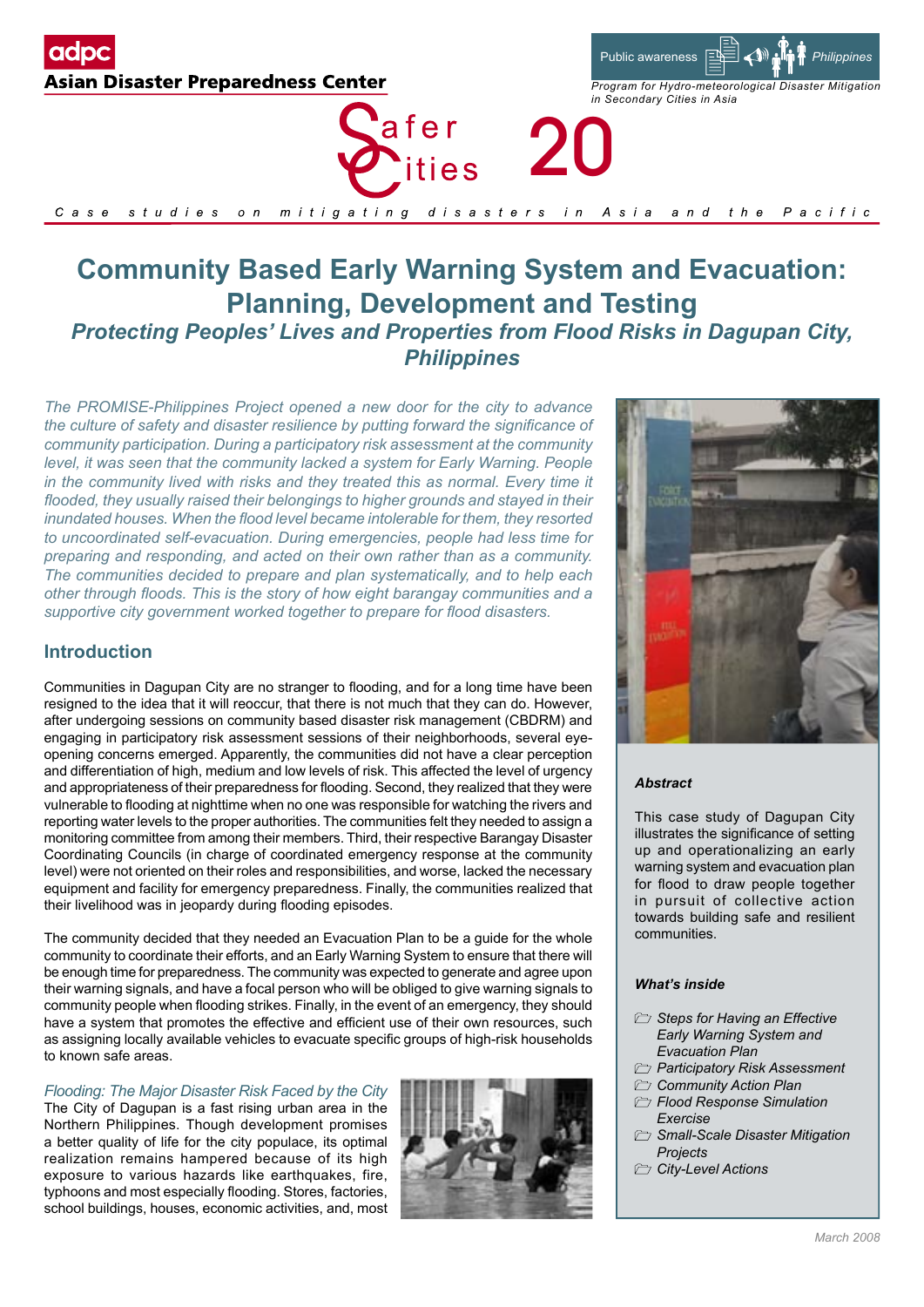importantly, the lives of the people living in the high risk areas are put in a dangerous state.

The communities featured in this case study are situated along the eastern part of Dagupan City. A major river system with seven tributaries traverses this area. The said barangays are located along the tributaries that raise the community people's vulnerability and susceptibility to the devastating effects of inundation.

Since they were regularly exposed to flooding, they treated the risk as a normal part of their lives. This kind of perception poses more danger to the elements at risk in the community. However, even if the people are used to experiencing floods and typhoons, the effects they suffered were destructive when they were not prepared. Table 1 shows the relative vulnerabilities of Dagupan's 31 barangays. The barangays under PROMISE-Philippines are marked with an asterisk.

| <b>Vulnerability and Number of Households</b><br>Table 1<br>in Dagupan City |                            |               |       |  |  |  |
|-----------------------------------------------------------------------------|----------------------------|---------------|-------|--|--|--|
| <b>Location</b>                                                             | <b>VULNERABILITY LEVEL</b> |               |       |  |  |  |
|                                                                             | <b>High</b>                | <b>Medium</b> | Low   |  |  |  |
| 1.<br>Bacayao Norte*                                                        | 353                        |               |       |  |  |  |
| 2.<br>Bacayao Sur*                                                          | 352                        |               |       |  |  |  |
| 3.<br>Barangay I                                                            |                            |               | 139   |  |  |  |
| 4.<br>Barangay II & III                                                     |                            |               | 573   |  |  |  |
| 5.<br>Barangay IV                                                           |                            |               | 275   |  |  |  |
| 6.<br><b>Bolosan</b>                                                        |                            | 681           |       |  |  |  |
| 7.<br><b>Bonuan Binloc</b>                                                  |                            | 1336          |       |  |  |  |
| 8.<br>Bonuan Boquig                                                         |                            | 2257          |       |  |  |  |
| <b>Bonuan Gueset</b><br>9.                                                  |                            | 3291          |       |  |  |  |
| 10. Calmay                                                                  |                            |               | 1055  |  |  |  |
| 11. Carael                                                                  |                            |               | 1096  |  |  |  |
| 12. Caranglaan                                                              |                            | 1520          |       |  |  |  |
| 13. Herrero-Perez                                                           |                            | 549           |       |  |  |  |
| 14. Lasip Grande*                                                           | 297                        |               |       |  |  |  |
| 15. Lasip Chico*                                                            | 211                        |               |       |  |  |  |
| 16. Lomboy                                                                  |                            |               | 260   |  |  |  |
| 17. Lucao                                                                   |                            | 1666          |       |  |  |  |
| 18. Malued                                                                  |                            | 1847          |       |  |  |  |
| 19. Mamalingling                                                            |                            | 237           |       |  |  |  |
| 20. Mangin*                                                                 | 648                        |               |       |  |  |  |
| 21. Mayombo                                                                 |                            | 1366          |       |  |  |  |
| 22. Pantal                                                                  |                            | 3324          |       |  |  |  |
| 23. Poblacion Oeste                                                         |                            | 809           |       |  |  |  |
| 24. Pogo Chico                                                              |                            | 1075          |       |  |  |  |
| 25. Pogo Grande*                                                            | 448                        |               |       |  |  |  |
| 26. Pugaro Suit                                                             |                            |               | 778   |  |  |  |
| 27. Salapingao                                                              |                            |               | 526   |  |  |  |
| 28. Salisay*                                                                | 380                        |               |       |  |  |  |
| 29. Tambac                                                                  |                            | 423           |       |  |  |  |
| 30. Tapuac                                                                  |                            | 1030          |       |  |  |  |
| 31. Tebeng*                                                                 | 476                        |               |       |  |  |  |
| <b>TOTAL</b>                                                                | 3,165                      | 21,411        | 47,02 |  |  |  |

The situation is similar to the experience of Barangay Hubangon in the municipality of Mahinog, Camiguin Province, where the community had experienced a heavy downpour which resulted into a flashflood, debris flow, damaged properties and casualties. A risk assessment was conducted after the disaster, and the community realized that the lack of a preparedness mechanism such as an Early Warning System (EWS) worsened the situation. The province addressed this need and they were able to test the presence of an EWS and Evacuation as essential measure to minimize the detrimental impacts of a disaster. In view of the Camiguin experience, Dagupan City was encouraged and motivated to pursue the same initiative that is parallel to the aim of PROMISE-Philippines, and this is to establish an end-to-end early warning system.

## *Socio-Economic Profile*

Various basic social services exist in the communities to respond to the needs of the local dwellers. For their educational needs, day care centers, elementary schools and a local high school are established in the barangays, operated by both public and private sectors. With regards to the community's medical needs, each barangay has a health center that provides free check-up and medicines for the sick. The people rely upon privately-owned deep wells and on the Dagupan Water District, a government-operated structure, for their daily source of water. Privately-managed water stations are also present in the areas to provide potable water for the residents. Different forms of public transportation are available, such as tri-bike, tricycle, jeepneys, as well as private vehicles. Moreover, clear communication service is also observable and is provided by companies like Philippine Long Distance Telephone (PLDT) and Digital Telecommunications (DIGITEL).

The residents have several livelihood opportunities that include: employment in public and private institutions, engagement in agricultural and fishery production, operation of public transportation, construction work, lending and small scale ventures like *sari-sari*  (variety) stores, candy-making, bakery, restaurant, junkshop and backyard livestock. Others also work abroad to sustain the needs of their families. Table 2 shows the demographic profile of the eight high risk barangays:

| Demographic Profile of the<br><b>Pilot Communities</b> | <b>Table 2</b>    |                                       |                                                     |                              |
|--------------------------------------------------------|-------------------|---------------------------------------|-----------------------------------------------------|------------------------------|
| <b>Barangay</b>                                        | <b>Population</b> | <b>Number of</b><br><b>Households</b> | <b>Population</b><br><b>Density</b><br>(person/ha.) | Land<br><b>Area</b><br>(ha.) |
| Bacayao<br><b>Norte</b>                                | 2051              | 448                                   | 20                                                  | 52                           |
| Bacayao<br>Sur                                         | 1743              | 447                                   | 12                                                  | 37.09                        |
| Lasip<br>Chico                                         | 937               | 166                                   | 33                                                  | 28.52                        |
| Lasip<br>Grande                                        | 1318              | 267                                   | 30                                                  | 64                           |
| Mangin                                                 | 3207              | 641                                   | 25                                                  | 126.80                       |
| Pogo<br>Grande                                         | 3230              | 498                                   | 50                                                  | 39                           |
| Salisay                                                | 1882              | 336                                   | 13                                                  | 125.80                       |
| Tebeng                                                 | 2359              | 520                                   | 16                                                  | 103.20                       |
| Total                                                  | 16727             | 3323                                  |                                                     | 576.41                       |

*Source: Dagupan City Planning Department*

 *Source: CDCC Manual, 2006*

 $\overline{2}$ adpc

Asian Disaster Preparedness Center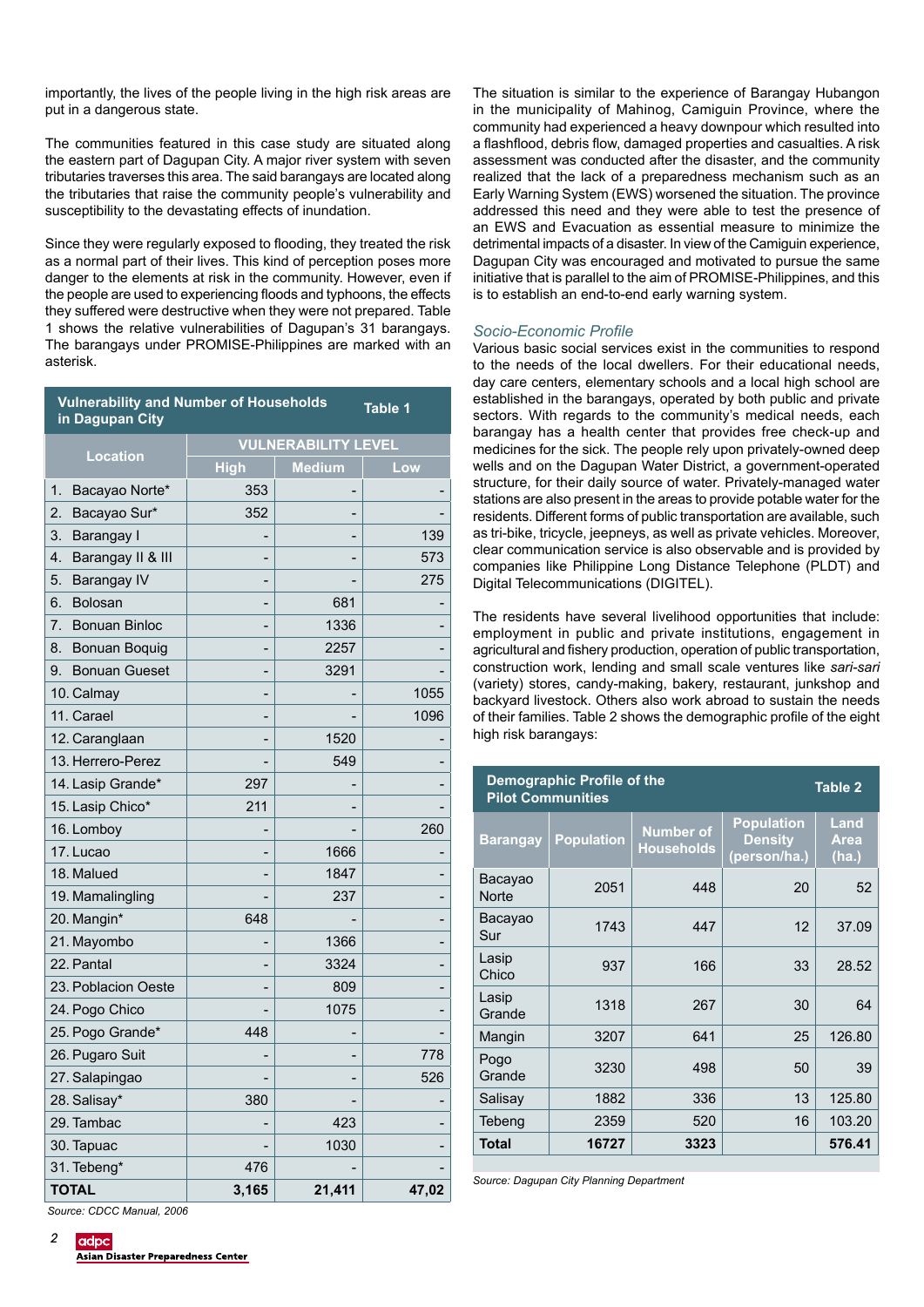# *Disaster Management System before PROMISE-Philippines*

The City Disaster Coordinating Council (CDCC) is the primary body that oversees disaster management system. Their actions are focused on activities carried out during emergency period, involving relief distribution as well as search-and-rescue operations. Efforts on preparedness were given minimal attention thus making disaster management emergency oriented and reactive in nature.

Though disaster coordinating councils exist at the barangay level (BDCCs) as mandated by law, in most cases the members were not familiar with the responsibilities that they should take on. Like the CDCC, they responded only during emergencies. The DCCs at both the city and barangays levels function mostly because they are concurrent government officials rather than being DCC members. Aside from the CDCC and the BDCCs, there are no permanent positions for disaster risk management.

On the legislative aspect, most of the implemented laws related to disaster risk management (DRM) were on environmental protection such as solid waste management, regulation of fishing structures and mangrove re-vegetation. Ordinances on DRM were non-existent.

The city embarked on mitigation activities but, as was the case with the ordinances, these were about environmental management. One of these actions is the clean up operation in the river system conducted on a regular basis. In response to the national law known as the Ecological Solid Waste Management Act or RA 9003, the barangay residents are encouraged to keep their surroundings waste-free through the establishment and management of Material Recovery Facilities (MRFs). Through this scheme, collection and proper disposal of solid waste materials are led by the barangay excluding the residuals (i.e. busted bulbs, computers, medical wastes) which are collected by the city.

Moreover, mangrove re-vegetation is held quarterly and tree planting is done three times a year or as often as the barangay schedules permit. The barangays have their own initiative in pursuing the greening activity provided that the City Government gives support in the form of seedlings and technical assistance. The labor and regular maintenance come from the local people themselves.

The maintenance of creeks and canals are also part of their initiative, with a food-for-work component to

*Dagupan City's Emergency Response Plan developed under PROMISE-Philippines*

encourage community participation. Rice was provided to those residents who are actively involved in keeping canals and creeks free from waste materials that obstruct the free flow of water. Despite these ecologically-sound undertakings by the communities, the City Government was always viewed by the people as the remedy to all their problems. Self-initiative was lacking among the local people, even among the members of the Barangay Council who were highly dependent upon the assistance of the city.

It is very positive that the city government was already taking steps to organize and systematize their response to disasters. However, the city recognized the need to have a comprehensive risk reduction plan before, during and after a disaster, and that it was crucial to have systems in place such as an Early Warning System and Evacuation Plan for Flooding.

## *PROMISE-Philippines for Local Preparedness*

The Program for Hydro-Meteorological Disaster Mitigation in Secondary Cities in Asia (PROMISE) aimed to reduce the vulnerabilities of high-risk communities and increase the capacities of the city government. The approach called for identifying viable preparedness and mitigation measures, Community-Based Disaster Risk Management (CBDRM), and good governance. The project team was composed of the City Government of Dagupan as local partner, the Center for Disaster Preparedness (CDP) as implementing agency, the Asian Disaster Preparedness Center (ADPC) as regional coordinating organization and the U.S. Agency for International Development (USAID) as donor. A dedicated Technical Working Group (TWG) was created to focus on disaster mitigation, undergoing capacity building to make them effective partners of the communities towards disaster mitigation, and effecting institutional changes to root disaster mitigation firmly within their work.

> There were four objectives that the project aimed to achieve at the end of the two-year implementation period. This case study will highlight two of the project objectives: (1) the adoption of specific hydro-meteorological disaster preparedness and mitigation measures to manage the said risks by stakeholders; and (2) increase their involvement and further enhance strategies, tools, and methodologies related to community preparedness and mitigation.



# **Steps for Having an Effective EWS and Evacuation Plan**

The first step to make an EWS and Evacuation Plan was a training session on EWS and Evacuation Plan given to the TWG and BDCCs to guide them in crafting their plans. The main facilitator was Ms. Mariser Palencia, and resource persons came from the Philippine Atmospheric Geophysical and Astronomical Services Administration (PAGASA) and Philippine Institute of Volcanology and Seismology (PHIVOLCS). The TWG also went to the PAGASA Flood Control Office to learn the flood control system of their river basin, and how the flood forecast was relayed to affected cities and municipalities. The following were considered in making the EWS and Evacuation Plan:

- $\phi$  Identify the lowest areas in the communities that get easily inundated.
- $\Phi$  Determine the number of flood markers needed in the community as basis for the EWS.
- Assign appropriate locations for the flood markers and put the flood markers in place.
- $\phi$  Identify the pick up points and safe routes for evacuation.
- $\phi$  Select safe evacuation centers for the vulnerable families.
- $\phi$  Delegate roles and responsibilities among the Evacuation Management Committee.
- $\phi$  Validate the EWS with the people and made the necessary revisions.

## *Participatory Risk Assessment*

To raise the capacity of the community to deal with disaster risks, a three-day training session on CBDRM and participatory risk assessment (PRA) was held in the eight high risk communities to enhance the people's knowledge, skills and proper attitude regarding CBDRM. This served as the leveling-off activity for the participants from the community and the TWG facilitators. The participants of this training came from various sectors including men, women, children,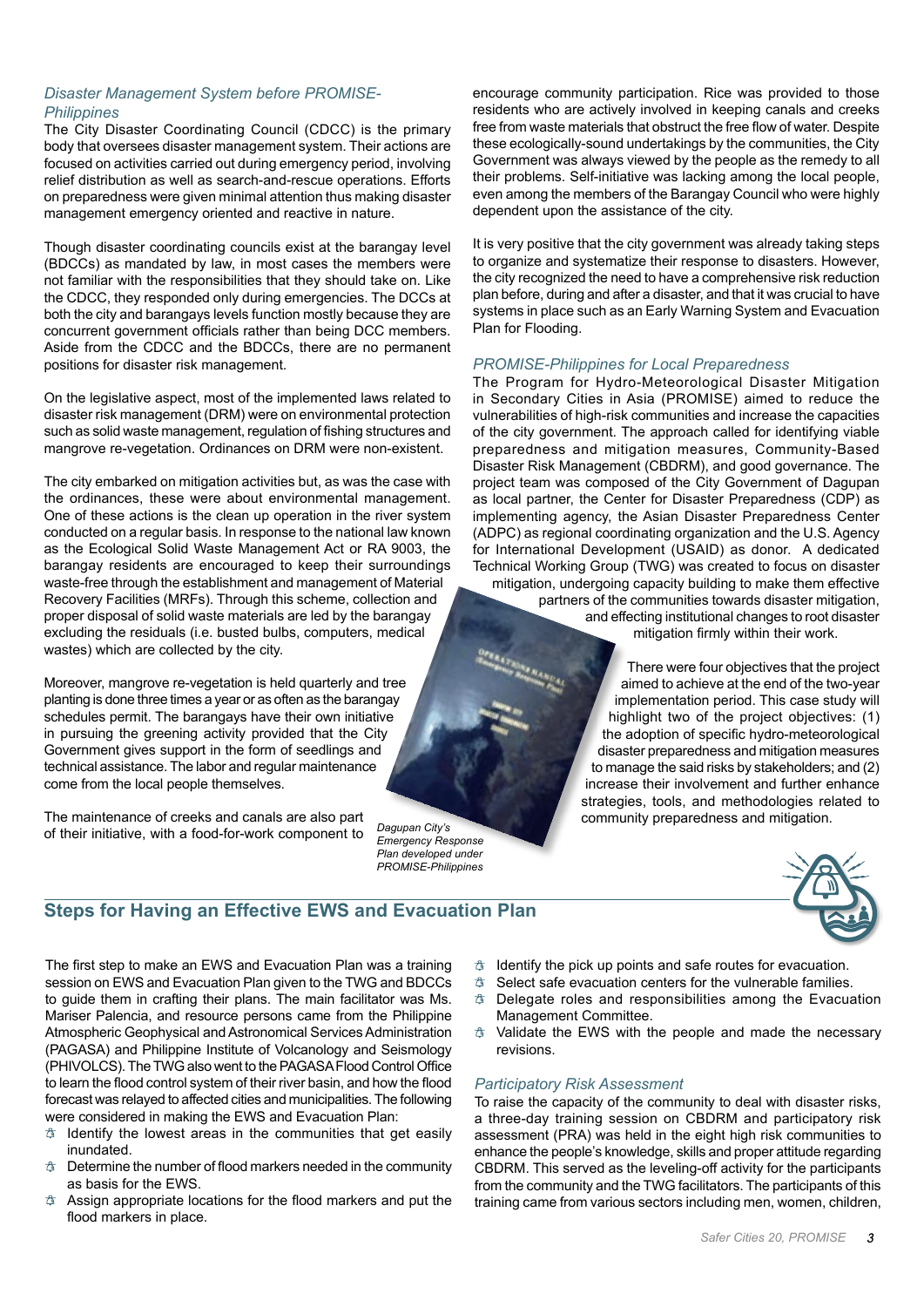youth, senior citizens, as well as key persons and leaders from the barangays including the BDCC members and the Barangay Council.

The trainees were expected to spearhead CBDRM in the community. The activity resulted in a community risk assessment that identified the elements at risk and were given priority for community planning.

The assessment paved the way for the pilot barangays to have a comprehensive and efficient disaster risks analysis. The local people were able to track down the various flood disasters that their communities had endured since as far back as they could remember. This enabled them to see the changes that occurred over time.

Another important output of the local people is the risk maps that highlight the elements at risk as well as the resources they can utilize to deal with their vulnerabilities. From a collective and careful study of their risk, each barangay had pointed out in detail the number and location of households that suffer the most deleterious impacts, the location of social services that they can access in times of need, safe routes which they can use during emergencies, evacuation centers that will provide them with temporary shelter (i.e. schools, church and gymnasium), and the host families who can offer their houses to the affected people.

## *Prepare and Implement an Action Plan in the Communities*

Action plans were drafted immediately after the community risk assessment to enable the people to plan feasible risk reduction activities that can be implemented in their communities within a short period of time. The plan consists of activities to be done before, during and after a disaster. Eventually, this plan after validation with other community members becomes the CBDRM Plan. Each of the eight high- risk barangays made a CBDRM plan. The Early Warning System and Evacuation Plan was determined to be a major part of the CBDRM plan. The community plans became the basis of the city-wide CBDRM Plan.



*Typical action planning session in one of the communities.*

The participatory risk assessment showcased different vulnerable elements present in the pilot communities, and so the local people were persuaded to come up with feasible and responsive activities that will help combat their at-risk state. The well thought out plan of action was developed in a series of meetings and brainstorming sessions.

The city-wide CBDRM plan provided a framework among the barangays on how to systematically deal with the factors that increased their susceptibility to the harmful effects of flood episodes. It became instrumental for them to have a clear overview on their vulnerable situation and the capacities available to cope with it. The plan served as a catalyst for the people to become familiar with the transformation of the city's face with the passage of disasters, featuring the losses of the affected population, resource destruction and economic displacement. The past disaster coping mechanisms practised by the locals were also underscored. Having these as a background, the people have crafted their Early Warning System and Evacuation plans as part of their CBDRM plan in order to put a mechanism in place towards the advancement of culture of safety in the communities.



*Children's understanding of their behavior before, during and after floods.*

These schemes provided them with guidelines to follow before, during and after a disaster, to ensure that their lives and their properties are kept safe. Areas for evacuation, safe pick up points, safe evacuation routes, and logistical requirements for evacuation were included. The plan outlined the communication flow among partnering organizations to guarantee coordinated efforts and actions. Mechanisms were laid down on how information will flow

and who were the people in charge.

The plan emphasized approaches and strategies to reduce risk, to be undertaken in partnership with various institutions, such as the local government unit, government agencies, religious groups, media, business organizations, non-government organizations in the local and international community, and other members of the civil society. Their contributions in terms of financial, technical, social and human aspects were identified, and the delineation of roles among them was ensured as well. Committee assignments were made to assure equal division of labor and the efficient accomplishment of tasks. Part of

this was the revamp and strengthening of the BDCC organization.

Capacities were assessed for emergency response by the city and the eight pilot barangays, and CDP and the TWG collaborated with the Philippine Red Cross for training on Emergency Health and First Aid held on March 2007 for 30 participants. In addition, ADPC conducted a Community-Based Emergency Response Course for the Dagupan City Staff on July 2007, co-facilitated by the Pangasinan Red Cross.



*Emergency response training for volunteer responders*

## **Features of the Action Plan Box 1**

- $\uparrow$  The Dagupan City Profile
- City Disaster Situation Analysis
- $\uparrow$  Current Disaster Risk Management Practices
- Disaster Coordinating Council Operational Guidelines
	- **Mission** 
		- **Purpose**
		- General Objective
		- **Specific Objectives**
		- Disaster Response Strategies
		- Adopted Warning Systems
			- **Evacuation Procedures**
			- **City Disaster Operations Center**
	- City Disaster Coordinating Council
- Barangay Disaster Coordinating Council
	- Evacuation Center Management Strategy
		- Organizational Partners
		- Communication and Information Flow

# *Reactivation of the BDCCs*

One of the urgent issues that emerged from the risk assessment that needed immediate action was the inactivity of BDCC in emergency preparedness. PROMISE-Philippines became instrumental to push the members to perform their roles and responsibilities. The following are the steps carried out to succeed in this initiative:

- $\phi$  Clarifying the Organizational Structure of the BDCC
- $\Phi$  Identifying the responsible persons assigned in each committee

#### adpc Asian Disaster Preparedness Center

4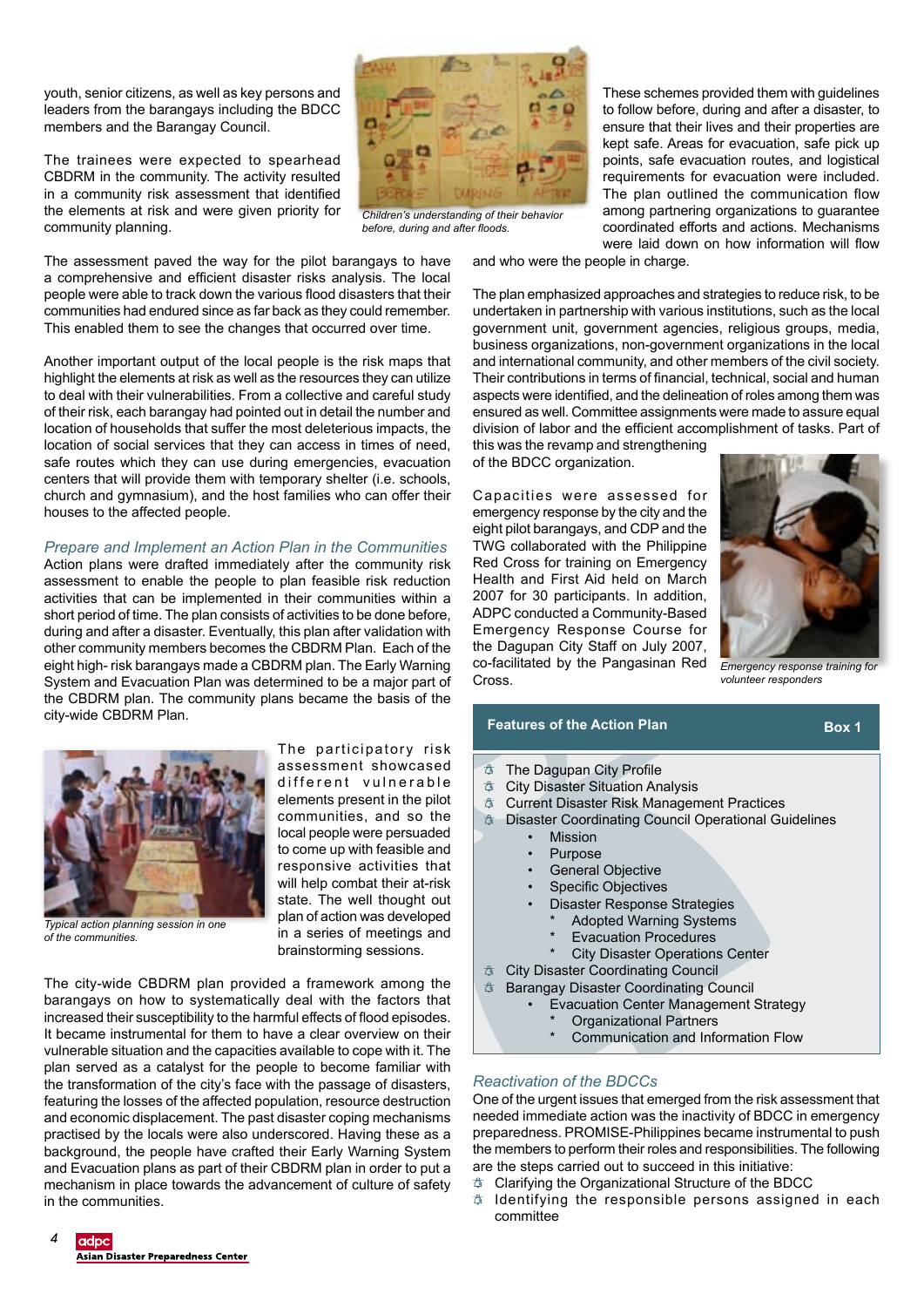- $\Phi$  Discussing the various functions and responsibilities of the BDCC members
- $\Phi$  Designing a Communication Flow for BDCC actions
- $\circledA$  Conduct of CBDRM Training and Community Based Emergency Response Course
- $\phi$  Inventory of the existing equipments and procurement of additional gadgets for emergency preparedness.

# *Testing the Waters: City-Wide and Barangay Mangin Flood Simulation Exercise*

A city-wide and barangaylevel flood response exercise was conducted in May 2007 to test the EWS and Evacuation Plan. A simulation exercise, sometimes called a simulation or drill, is a controlled, scenario-driven activity used mainly for training or assessing personnel, or for testing, training and evaluating processes or capabilities. This



*Full evacuation at Barangay Mangin during the simulation exercise.*

activity was facilitated to check the appropriateness and feasibility of the flood preparedness plans prepared by the people. Approximately 300 eager individuals who took active part in the event were from the community, city government, regional government offices, international non-government organization, religious groups, neighboring municipalities, health organizations, media and civil society.

Through the actors' well-coordinated efforts, the event became a big step towards the realization of their vision. The exercise was staged in two levels: at city-level with scenarios of road accidents, and at barangay-level with an evacuation at Barangay Mangin. Subsequently, other flood response exercises were made to test communication flows, search- and-rescue, and flood monitoring.

The assessment was attended by different stakeholders, actors, observers including representatives from the neighboring cities and municipalities like Baguio and Mangaldan, Mr. Anup Karanth of ADPC, and the Regional Disaster Coordinating Council Director

# $\uparrow$  The EWS and Evacuation Plans prepared by the eight high risk communities and the city were reviewed  $\phi$  The baseline data used in the EWS with the community **Steps to conduct the exercise Box 2**

- people was validated
- $\uparrow$  A control group from the TWG was formed
- A script was drafted for the exercise
- A series of meeting was done with stakeholders like Red Cross, Bantay Dagupan, PATRIMA (media group), Rover Scouts, CDCC and others for further development of the scipt, for tasking, for identifying the actors and participants.
- Finalization of Script
- $\uparrow$  Preparation of Staging areas
- $\textcircled{a}$  Briefing Mangin BDCC and Dagupan CDCC
- Assigning and inviting Observers from neighboring Cities and municipalities as well as the Regional Disaster Coordinating Council
- **Soliciting Technical Advice from ADPC**
- Actual Conduct of the Exercise
- Assessment and Evaluation of the exercise and the whole EWS and Evacuation Plan
- Revision of plans based on the assessment and evaluation

Armando Duque and the control group. Valuable suggestions were collated from the discussions to improve the EWS and Evacuation Plan. The general assessment was that the drill was good, and they were able to test the EWS and Evacuation Plans of the City and of Barangay Mangin. The drill revealed some of its strengths and weaknesses.

The identified strengths included the following:

- $\Phi$  It was able involve all sectors in the community as well as in the city. It was noted that the women actively participated in the simulation.
- $\Phi$  Full evacuation was achieved.
- $\Phi$  Monitoring of flood water level was performed by the BDCC, and the updates were relayed to the CDCC.
- $\uparrow$  The information board in the EOC showing updates in the simulated flooding and response in the city proved to be useful. The standard content should be: number of families; barangays affected; casualties; number of people in evacuation centers; extent of damage in agriculture, livelihood and infrastructure; phone directory of focal persons and line agencies. The RDCC recommended that the board be made a permanent fixture at the offices of the CDCC and BDCC.
- $\triangle$  Worst case scenarios made the drill more realistic.

The identified weaknesses or points for improving the EWS and Evacuation Plans included the following:

- **<sup>†</sup> Delayed communication between CDCC and BDCC.**<br><sup>†</sup> Communication flow/coordination between the res
- Communication flow/coordination between the rescue team from CDCC and BDCC was unclear, and affected the efficient dispatching of equipment to the rescue area.
- $\uparrow$  No emergency hot line for disaster events.
- $\phi$  No back-up for the communication system.
- $\Phi$  A review of roles and responsibilities at every stage of crisis is crucial.
- $\Phi$  Documentation of EOC activities and proceedings needs improvement.
- $\Phi$  Use topographic and hazard maps rather than satellite maps.

Comments from observers included the following:

- $\uparrow$  Establish the EOC within 24 hours after a typhoon strikes the city's area of responsibility.
- $\Phi$  In selecting the location of EOC, the following are factors to be considered: space, staging area, placement of signage for proper identification.
- Clarify/ identify tasks and responsibilities of individual supporting staff.
- Isolate the Communication Room inside the EOC from other rooms (meeting room, media room).
- A Contingency Plan for specific disasters must be prepared and made available.
- $\phi$  In conducting activities like this drill, it is important to indicate that it is just a simulation exercise to avoid confusion among community people.
- $\phi$  Data in the media room must be updated from time to time.
- Establish a permanent EOC.
- Maintain an ambulance and rescue trucks dedicated to emergency response.
- $\Phi$  Aim the next exercise at a bigger goal.

After the exercise, the city government along with the eight pilot barangays were able to showcase their knowledge and skills in emergency response through role playing during study visits of organizations from the international community which highlighted the activities performed by the Water Search and Rescue Team of the city and the Community-Based Emergency Response (CBER) Team. Such organizations include the CARE Bangladesh under the SHOUHARDO Program and Oxfam Hong Kong.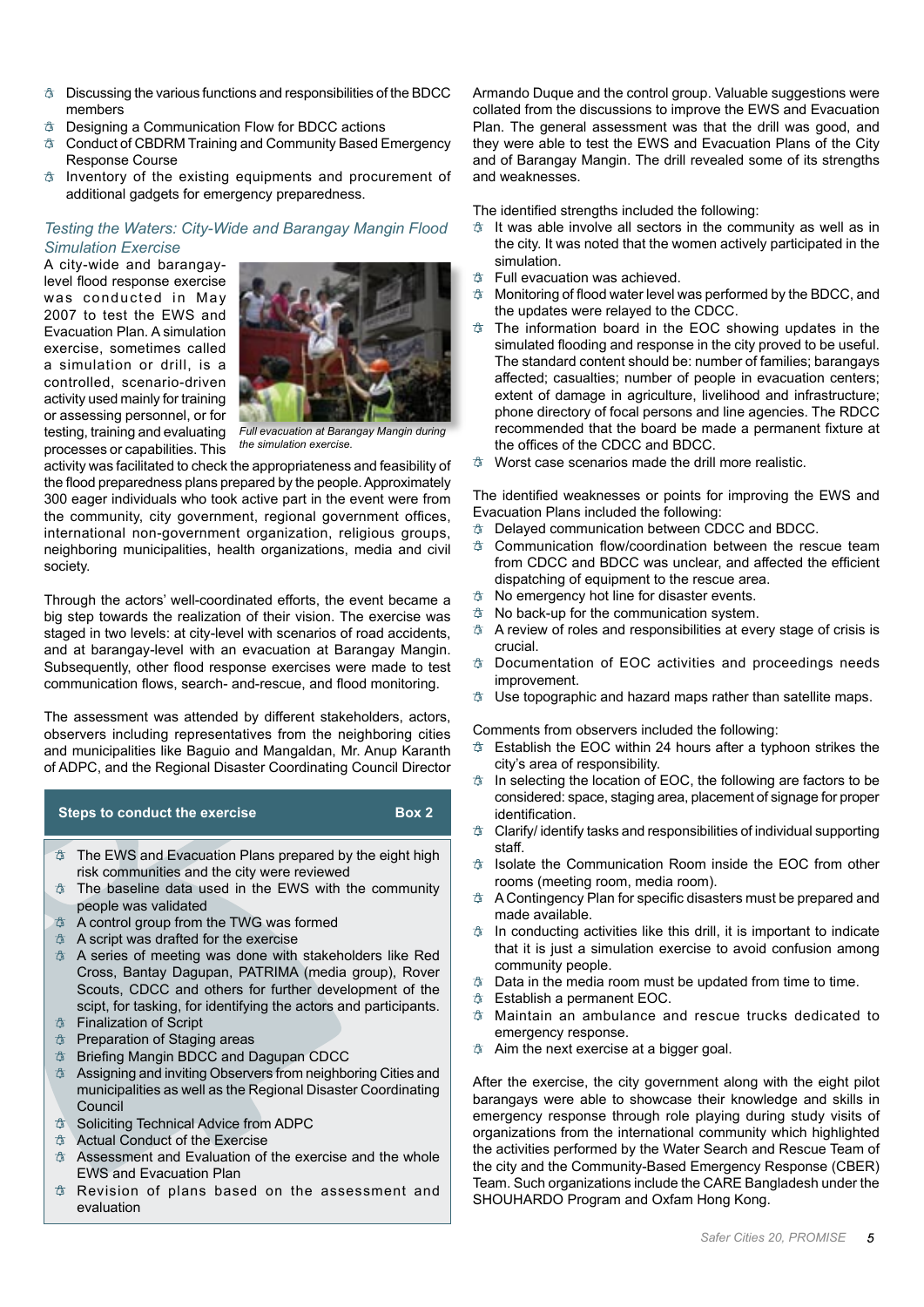# 6

**Asian Disaster Preparedness Center** 

# **Small-Scale Disaster Mitigation Projects**

Early Warning Systems and Evacuation Plans work best within a bigger program for disaster mitigation. Aside from these, the communities were hard at work at ensuring their preparedness for flooding, and mitigating its impacts.

# *Provision of Emergency Preparedness Equipment at the Barangay Level*

To further strengthen and inspire the Barangay Disaster Coordinating Councils, necessary gadgets *Community-run rice retailing* were given out to the eight pilot barangays during

the first phase of project implementation. These included boats, bamboo raft, road guides to demarcate safe routes that avoid open canals, flashlights, hard hats, raincoats, boots, ropes, megaphones, emergency lamps, indigenous warning devices (*kanungkong*), twoway radios for citywide communication, camera, radio transistor, heavy duty lamp, farm tractor and others. The distribution was based on each community's needs.

Furthermore, each barangay had its own counterpart in equipping the BDCC. They bought some of the emergency equipment from their barangay funds and other sources, such as flashlights, two-way radios, megaphone, and others. The project filled in the resource gap as needed, and the needs varied from one barangay to another.

# *Economic Mitigation*

In response to the possible disruption of the livelihood of the vulnerable population during floods and other hazards, the provision of alternative livelihood options also became a priority. After a tedious process of screening and approval of proposed smallscale disaster mitigation projects, they were able to venture into different income-generating activities depending upon the submitted proposal of each community. Some communities have embarked on

# **City-Level Actions**

The sustainability and dissemination of the communities' efforts were enhanced by the receptivity of the city government to flood disaster mitigation. This was seen in their active roles within the project.

# *Formation of the Technical Working Group (TWG)*

When the project began in 2006, it was deemed necessary to create a TWG out from the existing City Disaster Coordinating Council (CDCC) to advance the aim of flood disaster preparedness. The strategy was to form a multi-disciplinary group composed of heads and staff from various departments, namely: City Agriculture Office (CAO), City Health Office (CHO), Waste Management Division (WMD), City Information Office (CIO), City Social Welfare and Development Office (CSWDO), City Tourism Office (CTO), City Engineering Office (CEO), City Planning and Development Office (CPDO), Department of Interior and Local Government (DILG), Bureau of Fire Protection (BFP), and the Public Order and Safety Office (POSO). The TWG was created to work closely with the local people, and retained a balanced understanding of urban development from the different issues and concerns of the afflicted communities.

The TWG was divided into three facilitating teams, and were assigned to oversee activities of two to three of the eight pilot communities, help them organize themselves and do CBDRM in their localities. The rice retailing business while the others engaged in tri-bike operation. Small income-generating projects through lending were also undertaken. The said small scale economic mitigation program was intended to create income for the vulnerable population and generate funds for the maintenance of the given emergency preparedness equipments and gadgets.

# *Structural Mitigation*

After consulting the pilot communities, reviewing the results of the risk assessment and considering the suggestions from ADPC and other stakeholders, the following structural mitigation projects were deemed necessary to lessen the detrimental impacts of flooding: elevation of the Emergency Operation Center (EOC) which also serves as the temporary evacuation shelter or holding areas for the affected households; elevation of toilet of the EOC; transfer and improvement of EOC; barangay dike; and renovation of toilets in the school/evacuation center

Most of the structural mitigation projects were identified by the community people during the PRA and selected during action planning. Currently, the eight pilot barangays have various processes and mechanisms in choosing their priority for their final structural mitigation project. Barangay Mangin in particular included the consultation and approval of the project through the Barangay Assembly. Others had decided through the urgent need of the BDCC and the community based from their previous flood experiences. In general, the community people's needs and interests were considered in choosing projects. Some of the other actions needed mitigate disasters in the communities can already be done by the local people themselves without external assistance.

# members of the TWG facilitated and guided the people to choose appropriate and feasible risk reduction measures like the creation of the Early Warning System and Evacuation Plan.

# *Conduct of a Community Based Disaster Risk Management and Participatory Risk Assessment (PRA) Training of Trainers (ToT) for the TWG*

Prior to the project, the members of the TWG had neither an orientation on nor familiarity with disaster risk management. Their capacities were limited to their respective department's technical skills and expertise. To prepare them for their functions in the communities, the TWG members underwent a seven-day CBDRM and PRA ToT facilitated by CDP. From this training, they were equipped with the skills necessary to conduct CBDRM-PRA trainings in the communities. The TWG members later identified the training as a big stepping stone to fostering awareness and developing skills on disaster preparedness. The TWG gave a series of simultaneous trainings in their respective areas. The major output drawn from the said training is the community risk assessment where the need for an Early Warning System and Evacuation Plan arose.

The content of the training was based on achieving the following competencies:

1. Cite the local disaster situations of Dagupan City





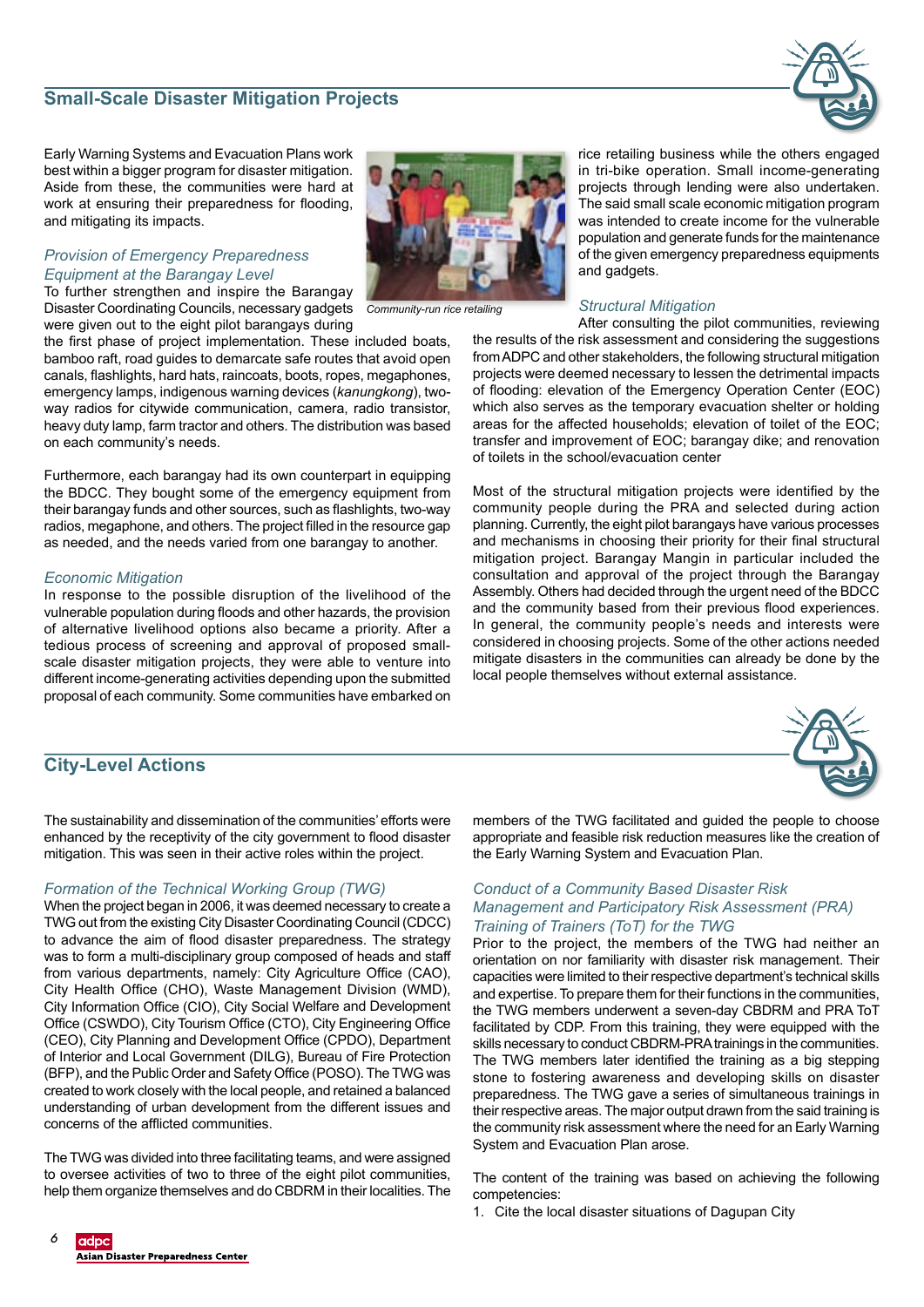- 2. Enumerate and explain basic concepts of CBDRM such as disaster, hazard, vulnerabilities, capacities, risk, and the rightsbased approach
- 3. Explain disaster management and the community-based disaster management approach
- 4. Explain the programs/services, policy, task and responsibility of disaster management office of the government
- 5. Demonstrate skills in disaster preparedness and mitigation
	- a. Community Risk Assessment
	- b. Risk Reduction Measures
		- Formation of Community Disaster Management **Organization** 
			- **Early Warning System**
		- Evacuation and Evacuation Center Management
		- Environmental Protection including Waste Management
		- Public Awareness
		- **Networking**
- 6. Demonstrate skills in emergency response
	- a. Emergency Operation Center Management
	- b. Damage, Needs and Capacities Assessment Report Writing
	- c. Relief Delivery Operation
- 7. Enumerate and explain the disaster management plan of one's own community
- 8. Explain the important considerations and processes involved in managing a community training
- 9. Develop a specific CBDM training design and lesson plan for the community-level training
- 10. Develop an action plan

## *Local Legislation to Promote Disaster Risk Management*

Resolution No. 5469-2006 declaring July 16 as Dagupan City Disaster Safety Day was passed by the *Sangguniang Panlungsod* (City Council) in collaboration with the TWG to commemorate the devastating 1990 Luzon earthquake and promote disaster preparedness. The observance of the resolution has been in the form of awareness-raising activities: Academic Olympics in schools in Dagupan and its neighboring municipalities, mangrove re-vegetation, earthquake drills, tree planting, and DRM orientation seminars for institutions and other stakeholders. Former City Councilor Alex P. de Venecia authored the said resolution.

Realizing that disaster preparedness is fundamental and that a permanent mechanism is needed to champion safe communities, the city council passed City Ordinance No. 1908-2007 to establish a permanent Emergency Operation Center (EOC) in the city. The ordinance was authored by City Councilor Farah G. Decano, Head of the Local and International Affairs Committee, and was passed by a newly-elected *Sangguniang Panlungsod* on 10 December 2007. The ordinance also expanded the city's concept on hazards to include natural hazards such as tsunami, earthquake, and drought, as well as man-made hazards.



*Fielding calls, one of the tasks of an EOC, was practiced during the simulation exercise.*

The EOC will be manned by three regular staff and an EOC Manager. The EOC will function 24 hours a day, seven days a week, responding not only to emergencies but also ensuring public order and safety in the whole city. Its activities include the provision of assistance to public commuters, information drives, and capacity building on DRM. The EOC team is made to be part of the CDCC structure. It is believed

that setting up an EOC will help make the Barangay and Citywide Disaster Risk Management Plans sustainable.

The PhP 2,000,000 (USD 46,000) operating budget of the EOC will come from the annual budget of the City Government. PhP 8,000,000 (USD 185,000) will be allotted for the construction of the structure and purchase of necessary equipments for the first year of implementation. The money for emergency response will come from the local calamity fund that is an annual lump sum from the city's budget, at a fixed rate of 5% of the regular income source of a city or municipality (a provision under the 1991 Local Government Code).

*Disaster Information* 

*Management Systems (DIMS)*  The city encouraged the eight pilot communities to record flood water levels regularly to have baseline data for the DIMS in the future. The city for its part performs a continuous updating of the data required for risk assessments (affected population, number of houses, social services, critical facilities and existing economic means). The data collected from the pilot communities serves as basis for making decisions on EWS. Furthermore, the alert level in their EWS both in the city and barangay



*Calibrated pole for measuring the stage (water height) of Dagupan rivers*

will be based on or calibrated upon the recorded flood water levels. Finally, the city will develop a DIMS application on their geographic information system to systematize their efforts.



- **Recommendations for Replication**
- $\uparrow$  The commitment and willingness of the Local Government to support the endeavor can facilitate the replication of the project.
- The dedication and initiative of the community would help in duplicating the project in other vulnerable areas.
- $\Phi$  Collective learning on CBDRM of the LGU and communities is essential.
- $\Phi$  Mobilize the various stakeholders to gain the active support from civil society, other local government institutions and communities. essential.

# **Lessons Learned**



- $\uparrow$  If people are well-informed about the concept of disasters and early warning system they will cooperate knowing that these will protect them from any adverse effects of disasters.
- $\phi$  Community mobilization moves actions faster because it gives a common frame of reference, appreciation, and it puts a system in place.
- Flood Response Simulation can test the plans and show its strengths and weaknesses. Delineation of tasks, multisectoral participation and articulation of suitable responses were challenges that the activity have tried to address.
- $\uparrow$  The simulation exercise helped each sector involved to share their knowledge and skills in preparedness and response through allowing others to witness, impart comments and eventually replicate this kind of endeavor. It became a venue for all to learn from actual practice.